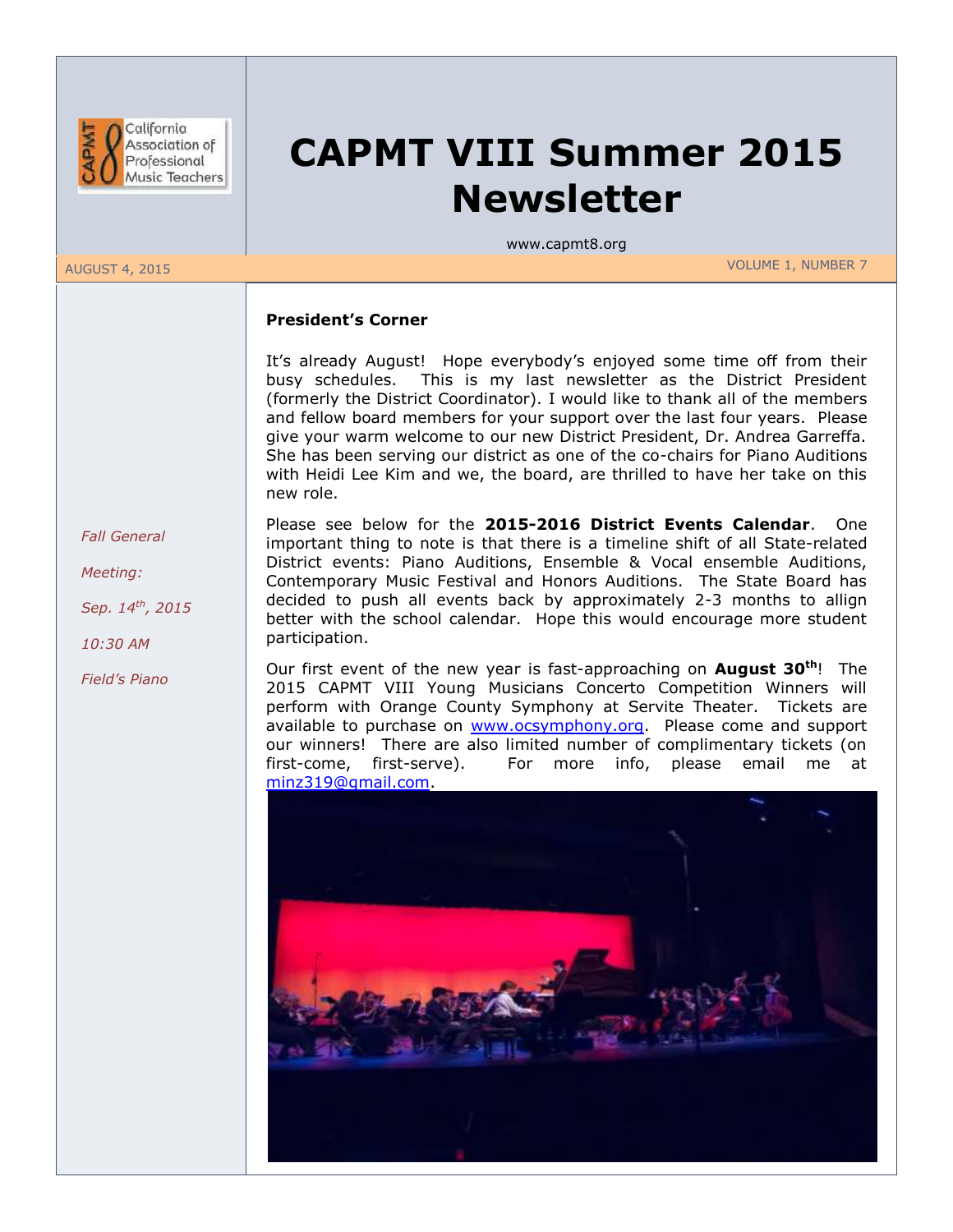Please also note that our **Fall General Meeting** will be on Monday, September 14<sup>th</sup> at 10:30 AM at Field's Piano, 810 E. Dyer Rd., Santa Ana. Many thanks to Field's Piano for continuing to accommodate us and making us feel welcome!

#### **Fall 2015 District Events**

August 30th: CAPMT VIII Young Musicians Concerto Competition Concert & Awards Ceremony @ Servite Theater (1952 W. La Palma Ave., Anaheim, CA 92801), 6:00 PM, [www.ocsymphony.org](http://www.ocsymphony.org/) featuring works by Beethoven, Chopin, Lalo and Mendelssohn.

September 14th: Fall General Meeting @ Field's Piano, 810 E. Dyer Rd., Santa Ana 92705 @ 10:30 AM

October 4th: Student Recitals @ Field's Piano @ 3:00 PM

November 14th: Piano Auditions & Ensemble / Vocal Ensemble Auditions @ Field's Piano

November 1st: Community Recitals @ Inn at the Park, 10 Marquette, Irvine, CA 92612 @ 3:00 PM

December 6th: Student Recitals @ Field's Piano @ 3:00 PM

#### **Spring 2016 District Events**

January TBA: Spring General Meeting

January 23rd: Contemporary Music Festival @ Field's Piano

February 6th: Honors Auditions @ Field's Piano

February 7th: Student Recitals @ Field's Piano @ 3:00 PM

March 6th: Community Recitals @ Inn at the Park @ 3:00 PM

April 3rd: Student Recitals @ Field's Piano @ 3:00 PM

April 16th: Young Musicians Concerto Competition @ Field's Piano

May 1st: Community Recitals @ Inn at the Park @ 3:00 PM

June 5th: Student Recitals @ Field's Piano @ 3:00 PM

June TBA: Sonata & Sonatina Festival

June TBA: Student Evaluations @ Little Chopin School

#### **Did you know?**

Did you know that you can let the CAPMT VIII member teachers know about your upcoming event via "See you at the Concert" section on our district website, [www.capmt8.org?](http://www.capmt8.org/) There will also be monthly e-blasts to the member teachers highlighting member events. To have your upcoming concert or presentation included, please contact our membership & media chair, Kirstin Weston, at [kirstonweston@gmail.com.](mailto:kirstonweston@gmail.com)